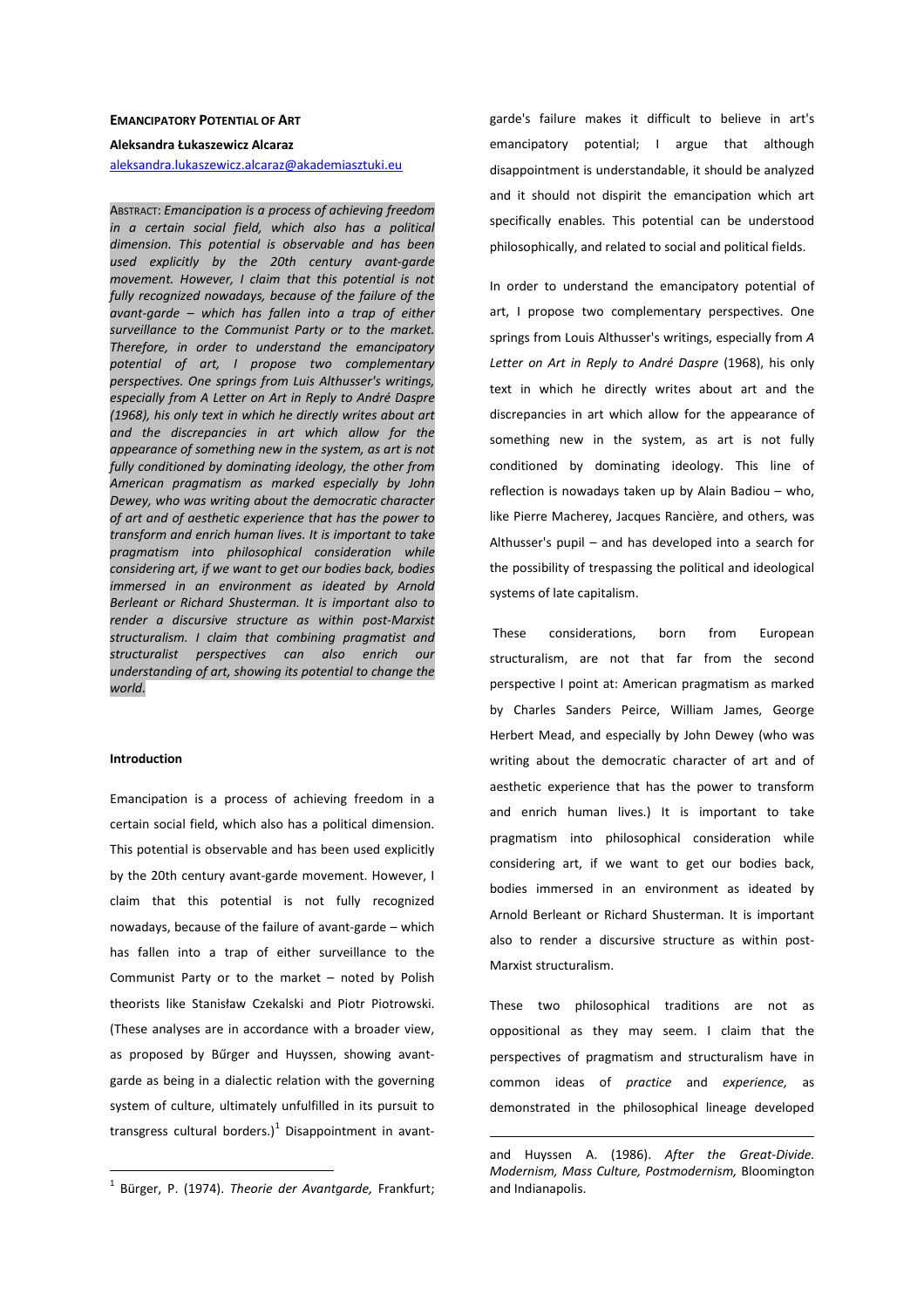from the writings of John Dewey and Louis Althusser. Similarities between pragmatism and structural tradition are also noted by other thinkers, for example by Richard Shusterman, who relates pragmatism to Pierre Bourdieu's theory, $2$  or by Tanja Bogusz, who compares concepts of knowledge, action, and the importance of experience, reflecing ideas from William James and Émile Durkheim with Pierre Bourdieu's and John Dewey's concepts of *habitus* and *practice.*<sup>3</sup> She claims that: "an interpretation (...) of the categories central to both these schools; experience/disposition, knowledge and practice shall make an explicit combination of pragmatism and a sociological theory of practice possible that has not yet been attempted and that takes into account both sociostural limits and contingent and optional spaces of possibility." <sup>4</sup>

I make a similar claim, proposing that combining pragmatist and structuralist perspectives can also enrich our understanding of art, showing its potential to change the world. The following paper is a brief examination of the connections between structuralism and pragmatism in relation to the problem of art's emancipatory potential, and attempts to understand this potential as also outside the democratic definition of liberty – though still within a political definition – as proposed by Alain Badiou.

 $\overline{a}$ 

## **Failure of Avant-garde Emancipatory Engagement**

The avant-garde movement wanted to change society, its system, and art. As Polish theorist Stanisław Czekalski points out, constitutive for avant-garde of 1920's and 1930's was an aspiration:

"to realize artistic idea in *praxis* of life, and by means of that – to dismiss alienation of art and to overcome dialectically contradictions between art and social reality."<sup>5</sup>

However, the avant-garde art, while dreaming of being close to everyday *praxis –* the emancipation from social classes and of creative potential – started to serve communism, capitalism, and consumerism. According to Czekalski it happened because avant-garde accommodated both modern capitalism and Soviet rationalization, due to Taylorism present in both main ideologies (that is, a belief in the processes of rationalization, industrialization, and central planification as leading to a more just, equal, and democratic world in which people would have the time and strength necessary to appraise its beauty.) That the avant-garde strove to trespass the border between art and society's life, to cooperate in the creation of a new and better world, is clearly demonstrated on both Soviet and Western sides by international constructivism.

At that time the most important figures of the movement (like Doesburg, Laszlo Moholy-Nagy, Fernand Leger, and Le Corbusier) had been explicitly trying to move from utopia to praxis. Previously popular abstract and geometrically organized imagery symbolizing an ideal order of the new world had passed away, giving rise to projects of concrete realizations in architecture, industrial design, and typography, among others.<sup>6</sup> These

<sup>2</sup> Shusterman, R. (ed.) (1999), *Bourdieu: A Critical Reader.* Wiley-Blackwell (1999); also Shusterman's keynote speech: *Bourdieu and Pragmatism: Philosophy's Emancipatory Power,* during the conference "Emancipation: Challenges at the Intersection of American and European Philosophy." Fordham University, New York, 27<sup>th</sup> February 2015.

<sup>3</sup> Bogusz, T. (2009). *Experiencing Practical Knowledge: Emerging Convergences of Pragmatism and Sociological Practice Theory.* In: *"*European Journal of Pragmatism and American Philosophy," Associazione PRAGMA, 2012, IV, 1.

<sup>4</sup> Bogusz, T. (2009).

<sup>&</sup>lt;sup>5</sup> "do realizacji idei artstycznych w praxis życia, a tym samym zniesienia alienacji sztuki i dialektycznego przezyciężenia sprzeczności między sztuką a rzeczywistością społeczną" – Czekalski, S. (2000). *Awangarda i mit racjonalizacji: fotomontaż Polski okresu dwudziestolecia międzywojennego.* Poznań: Wydawn. Poznańskiego Towarzystwa Przyjaciół Nauk, p. 17.

<sup>6</sup> See: Mansbach, S. A. (1980). *Visions of Totality: Laszlo Moholy-Nagy, Theo Van Doesburg, and El Lissitzky*. Ann Arbor, Mich: UMI Research Press, p. 109.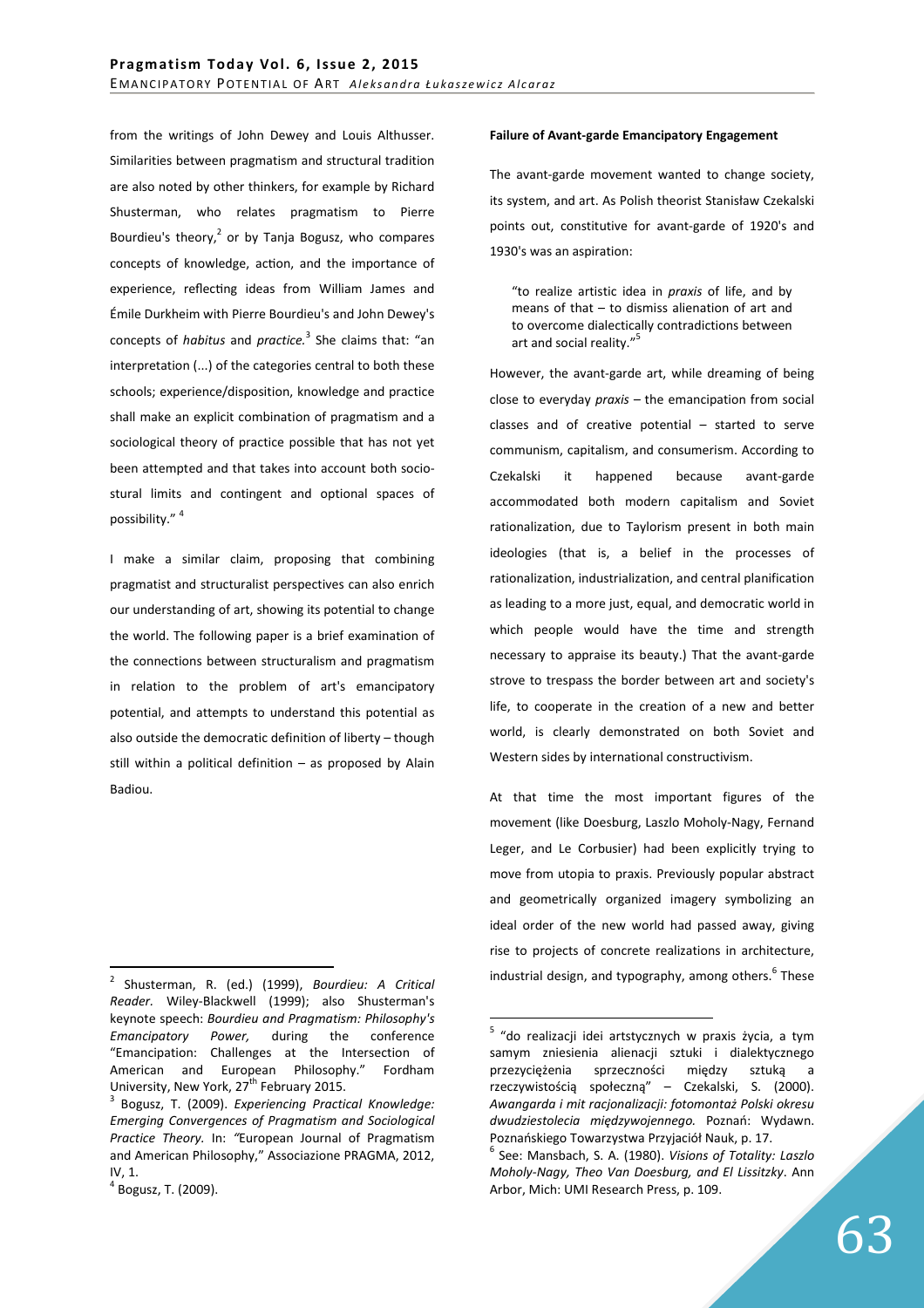themes are found in the writings of Fernand Leger and Le Corbusier, among others. Leger wrote about the interdependence of geometry, machines, and industrial creativity, treating geometric form as dominant and infiltrating all areas, with broad visual and psychological influence.<sup>7</sup> The rules of rationalization and facilitation were supposed to lead to a more equal democratic world, with houses for everybody and a good quality of life that would allow the masses/proletariat to enjoy art as well. Le Corbusier wanted to create serial architecture, accessible economically for the working class, to solve the social problems and tensions that came with the growth of this new class of people.<sup>8</sup> However,

"the law of economic rivalization, that is in fact the law of capitalism, Le Corbusier acknowledged to be a basic mechanism of development, leading to the increase of quality and the dissemination of produced goods, which define a level of life of a society. In this manner social revolution has been identified paradoxically – with technological rationalization (the artist referred himself directly to Taylor's ideas) and with a continuation of development of capitalistic economy."<sup>9</sup>

<sup>9</sup> Prawo konkurencji ekonomicznej, czyli – w gruncie rzeczy – kapitalizmu, Le Corbusier uznaje więc za podstawowy mechanizm postępu, zmierzającego do podwyższenia jakości i rozpowszechinienia produkowanych dóbr, które określają poziom życia społeczeństwa. Tym sposobem rewolucja socjalna została utożsamioma – paradoksalnie – tyleż z racjoalizacją technologiczną (artysta odwoływał się wprost do idei Taylora), co z ciągłością rozwoju gospodarki kapitalistycznej" – Czekalski, S. (2000), p. 49. On the relationship between Le Corbusier's artistic and architectonical ideas with ideology of Taylorism, see also: M. McLead, *Architecture and Revolution: Taylorism, Technocracy, and Social Change.* In:*"*Art Journal" Summer 1983.

On the other side of Europe the ideas of rationalization were also active within political and social fields, and within art. Soviet constructivism had served the communist ideology, as is explicit in the propagandist photomontages of Lissitzky, Rodczenko, Sienkin, and Prusakow. Agitation posters used the visual language of photomontage to influence the masses toward certain types of consumption, of work, and of leisure time. Photomontage and photography were great tools for producing these kinds of pictures; modern interest has grown beyond the search for industrial forms and "industrial art" $^{10}$  (an exemplification of that described by Walter Benjamin, "the author  $-$  the producer.")<sup>11</sup> The process of rationalization was also clearly expressed by Aleksander Rodczenko, writing on art as a conscious way of organizing of life:

"LIFE, a conscious and organized life, capable of SEEING and CONSTRUCTING, is contemporary art. A PERSON who organizes his life, work, and himself is a CONTEMPORARY ARTIST. WORK FOR LIFE and not for PALACES, TEMPLES, CEMETERIES, and MUSEUMS."<sup>12</sup>

Rodczenko, like the other aforementioned artists, was trying to engage by means of photography in a perceptual change of reality, society, and humanity. His work contains disparate photographic series, such as details of the AMO factory, $13$  photoreports from the

 $\overline{a}$ 7 See: Léger, F. *Estetyka maszyny: porządek geometryczny i prawda.* First edition in: "Propos d'artistes," Paris 1925. Reference after: Léger, F. (1970). *Funkcje malarstwa.*  Translated into Polish by Guze, J., Warszawa: Państwowy Instytut Wydawniczy, p. 85.

<sup>8</sup> Le Corbusier, (1923). *Vers une architecture,* Paris: G. Cres. Reference after: Banham, R. (1979). *Rewolucja w architekturze. Teoria projektowania w "pierwszym wieku maszyny"* Translated into Polish by Drzewiecki, Z., Warszawa: Wyd. Artystyczna i Filmowe, p. 272.

<sup>10</sup> See: Ławrientiew, A. (2012), *Aleksander Rodczenko: początek fotografii awangardowej w Rosji*, in: *Aleksander Rodczenko. Rewolucja w fotografii.* Edited by A, Ławrientiew, O. Swibłowa. Translated into Polish by. O. Aleksejczuk, Kraków (First published in 2008), p. 204.

<sup>11</sup> Benjamin, W., *The Author as Producer* in: Benjamin, W. (2008). *The Work of Art in the Age of Its Technological reproducibility, and Other Writings on Media.* Edited by Michael W. Jennings, B. Doherty, T. Y. Levin. Belknap Press.

<sup>12</sup> Rodczenko, A., *Slogans (CONSTRUCTION discipline, direktor RODCHENKO).* In: Rodczenko, A. (2006) *Aleksandr Rodchenko. Experiments for the future: diaries, essays, letters, and other writings.* Edited and with a preface by A. N. Ławrientiew. Translated into English by J. Gambrell, New York: The Museum of Modern Art, p. 142.

<sup>&</sup>lt;sup>13</sup> A cover and subsequent pages of the magazine "Dajosz" dedicated to AMO factory (1929). After: *Алексан*д*р Ро*д*ченко. Фотография – искусство.*  (2006). Series concept by A. Mieszczeriakowa, I.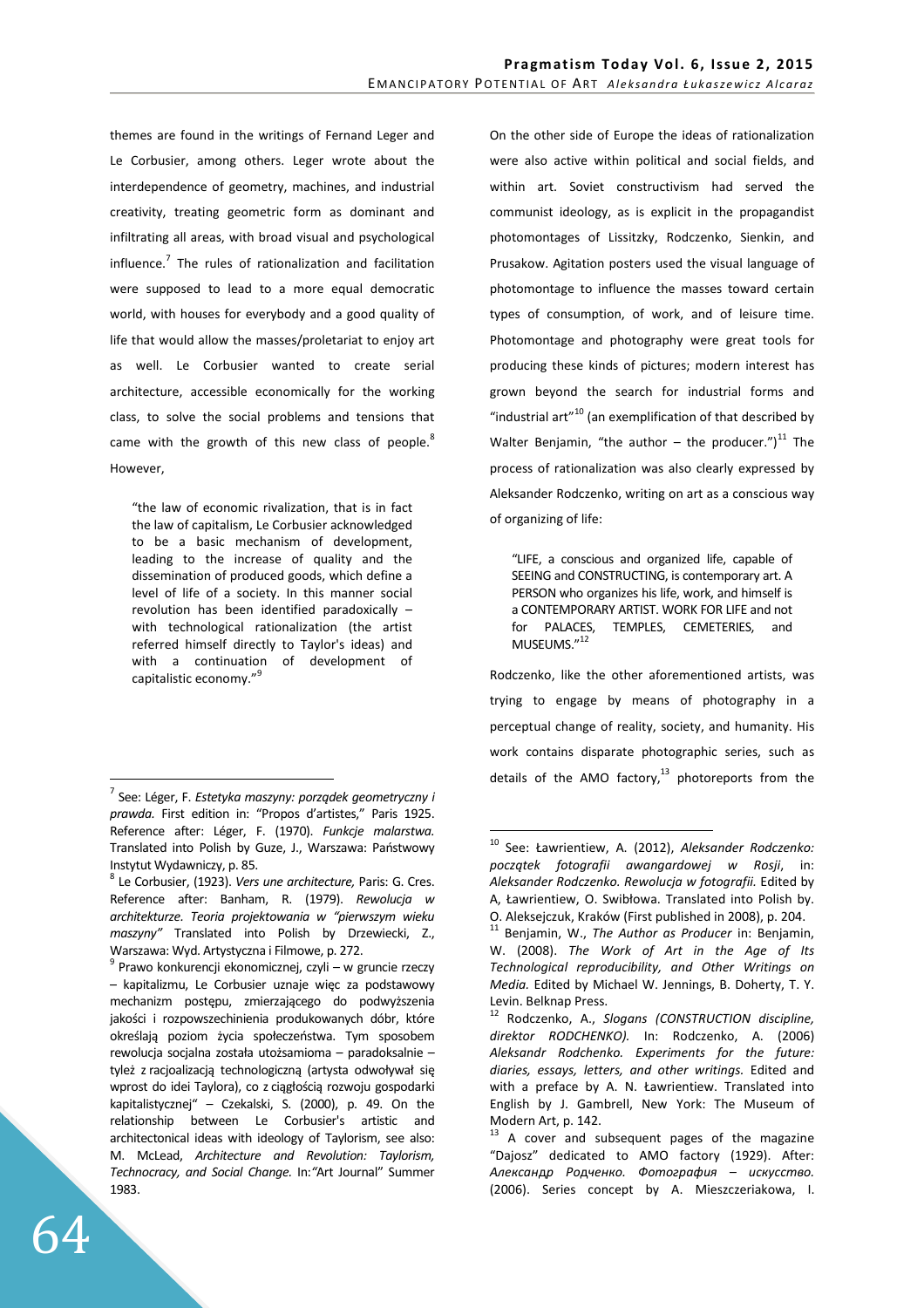construction of Bielomorsky Channel, $14$  and a sawmill, "Wachtan,"<sup>15</sup> which show new visibilities: new machines, a new dam, the sawmill, and new people, in a new manner. These works call for a new socialist/communist archetype, for a new kind of society in which the processes of scientific management will eliminate class divisions and social exclusions, and were made for the demand of the Communist Party. In this way we can notice ambivalence in the Soviet avant-garde movement in relation to revolutionary and utopian idealism, as well as reactionary conformism, a point made by Piotr Piotrowski.<sup>16</sup>

Avant-garde's drive to cross the boundary between art and real social practice, oriented towards the emancipatory transformation of society, had ended with pacification of its power. It was subdued by the structure, a disheartening shortcoming of the promising movement's emancipatory potential in both social and political fields.

# **Louis Althusser on the Relationship between Art, Ideology and Science**

The disappointment with avant-garde's failure to create a new, utopian reality is understandable, however it should not mislead us to forget its ability to exhort change. Philosophical consideration is needed in order to understand art as having a real political and social emancipatory force. One of the perspectives useful for that endeavor is Althusserian, although it may seem impossible at first glance, as within Althusserian terms, art (as other spheres of life) is related to ideology. However, this perspective invites a deeper investigation

<u>.</u>

of the relationship between art, ideology, and science, which can show the possibility of emancipation through art.

Althusser states clearly in *A Letter on Art...* (1968) that he does "*not rank real art among the ideologies*, although art does have a quite particular and specific relationship with ideology." $17$  Art shows the dominating ideology, makes it visible – consciously or not – and due to that, imbues a visual, sensory, and rational distance from the viewer. Which art? All of it? Which criteria? Who judges the criteria?

"What art makes us *see*, and therefore gives to us in the form of '*seeing,*' '*perceiving*,' and '*feeling*' (which is not the form of *knowing*), is the *ideology* from which it is born, in which it bathes, from which it detaches itself as art, and to which it *alludes."*<sup>18</sup>

The observation of an ideology's outside, from the inside, allows a distance which creates the possibility of emancipation from capitalistic conditions. For Althusser only the real and true art has this power, and he refers to novels of Leo Tolstoy, Balzac and Solzhenitsyn, who (though bourgeois) had a certain internalized distance in their presentations and wrote, in distant critique, of the system of social divisions and of their own class. Despite their personal political opinions they 'make us see' the 'lived experience' of capitalist society in a critical form:<sup>19</sup> "It is an 'effect' of *their art* as novelists that it produces this distance inside their ideology, which makes us 'perceive' it."<sup>20</sup>

An important facet in Althusser's understanding of social reality's transformational capability is the idea that art does not occupy itself with different kinds of reality, as science does. Art does not realize itself in a fantastic sphere. If it were so, it would have no real political and

Ostarkowoj. Edited by A. Ławrientiew, O. Swiebłowa. Izadatielskaja programma "Interrosa," pp. 306-307.

<sup>&</sup>lt;sup>14</sup> A cover and subsequent pages of the magazine "SSSR na strojkie." No. 12 (1933). After: *Алексан*д*р Ро*д*ченко. Фотография – искусство.* (2006), pp. 408-409.

<sup>15</sup> "A Sawmill <WACHTAN>. 1930." After: *Алексан*д*р Ро*д*ченко. Фотография – искусство.* (2006), pp. 340- 349.

<sup>16</sup> Piotrowski, P. (1993). *Artysta między rewolucją i reakcją. Studium z zakresu etycznej historii sztuki awangardy rosyjskiej.* Poznań: Wydaw. Naukowe UAM.

<sup>17</sup> Althusser, L. (1971). *A Letter on Art in Reply to André Daspre*, in: *Lenin and Philosophy and Other Essays.* (Written: February 1968; First Published: by François Maspero, 1968). Translated into English by Ben Brewster, p. 222.

 $18$  Ibid.

<sup>19</sup> Ibid., p. 225.

<sup>20</sup> Ibid., p. 226.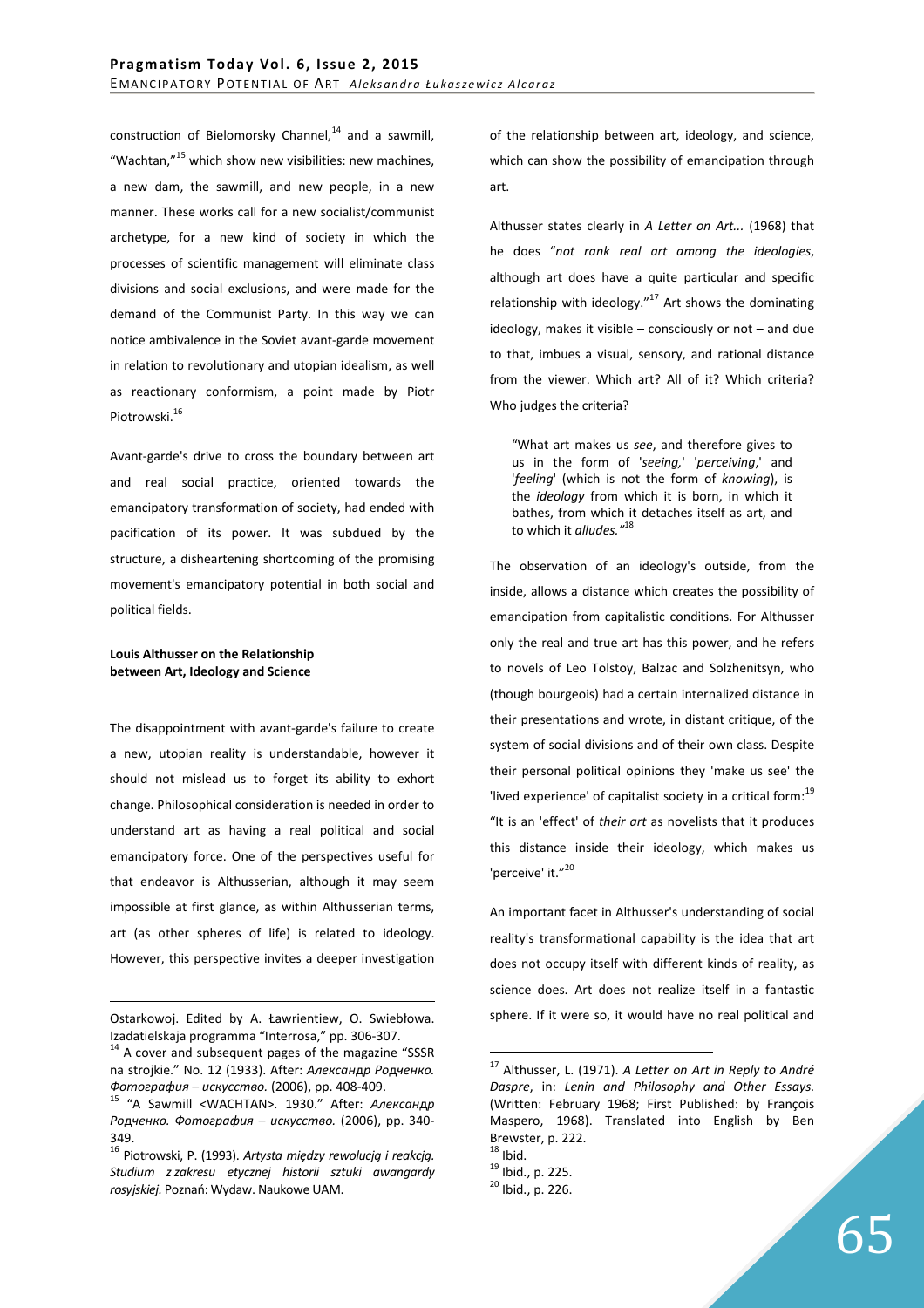social emancipatory potential. Art relies on only one reality, subjectively experienced, which is not inherently different from the scientific one. Althusser states that:

"Art (I mean authentic art, not works of an average or mediocre level) does not give us a knowledge in the strict sense, it therefore does not replace knowledge (in the modern sense: scientific knowledge), but what it gives us does nevertheless maintain a certain *specific relationship* with knowledge. This relationship is not one of identity but one of difference (…) The real difference between art and science lies in the *specific form* in which they give us the same object in quite different ways: art in the form of 'seeing' and 'perceiving' or 'feeling,' science in the form of *knowledge* (in the strict sense, by concepts.)"<sup>21</sup>

Art is concerned with the same subject as science in this regard, that is, with lived experience, and can be a critique by its distance from ideology. This is possible because ideology for Althusser is not a mental system but a system of meaningful human activities, structured by Ideological State Apparatuses.<sup>22</sup> However, real art for Althusser necessitates "internal distance" towards reality to allow critical perception of the *status quo,* and innovations of thought and habit. The change in a dominating ideology should occur not by means of fight and revolution, but of transformation, as ideology is embodied in individual activities, in personal human lives. For the French philosopher there is no differentiation between the public and the private spheres. This division he considers to be a distinction internal to bourgeoisie law and a false dichotomy, as he points at the fact that ideology is embodied in human practices of religion, family, education, trade union, culture, and other elements that have both private and public status.<sup>23</sup>

## **John Dewey's Democratic Aesthetic Experience**

Blurring the border between public and private, as well as a focus on concretely lived experience within a certain society, is also very important for pragmatists. For pragmatists, experience and practice – also art and aesthetics – are not simply held by individuals, nor are they just public/institutional concepts; they are immersed in a social environment, in which we are participating. Therefore concepts of *practice* and *experience* as used in John Dewey's writings are similar to Althusser's idea of *ideological practices*. In Dewey's writings, experience and practice are not unconditioned, but on the contrary, they are defined by social, historical and cultural background, $24$  paralleling Althusser's reflections on the ideology embodied in practices. Both of these philosophers were also reflecting a possibility to gain some kind of freedom by means of art and aesthetic experience, practice and sensibility – differing terminology for similar concepts.

Dewey's pragmatist aesthetics consider art as a specifically enriching kind of human experience, which does not necessarily require connection to a certain object, i.e. work of art. From this perspective, art is thereby liberated from conceptual constraints and can be experienced freely. This perspective is based on Dewey's last book dedicated to art, where he does not present any precise definition of art, but rather shows it as a certain quality infiltrating our experience.<sup>25</sup>

Dewey argues that the ways in which a work of art forms an experience, and is present in it, provide an understanding of art within the perspective of experience but with an explicitly somatic side. $^{26}$  By

 $\overline{a}$ 

 $21$  Ibid., pp. 222-224.

<sup>22</sup> Althusser, L. (1971). *Ideology and Ideological State Apparatuses (Notes towards an Investigation)*, in: *Lenin and Philosophy and Other Essays*. Monthly Review Press; First published: in *La Pensée*, 1970.  $23$  Ibid.

<sup>24</sup> Dewey, J. (1975). *Sztuka jako doświadczenie.* Wrocław: Zakład Narodowy Imienia Ossolińskich, p. 400. Translated into Polish by Potocki, A. from: Dewey, J. (1958). *Art as Experience.* New York: Capricorn Books, Putnam's Sons.

<sup>25</sup> Dewey, J. (1975). *Sztuka jako doświadczenie,* pp. 400-424. <sup>26</sup> In the beginning of *Art as Experience* Dewey gives a beautiful example of an aesthetic embodied experience analyzing Parthenon: "The one who sets out to theorize about aesthetic experience embodied in the Parthenon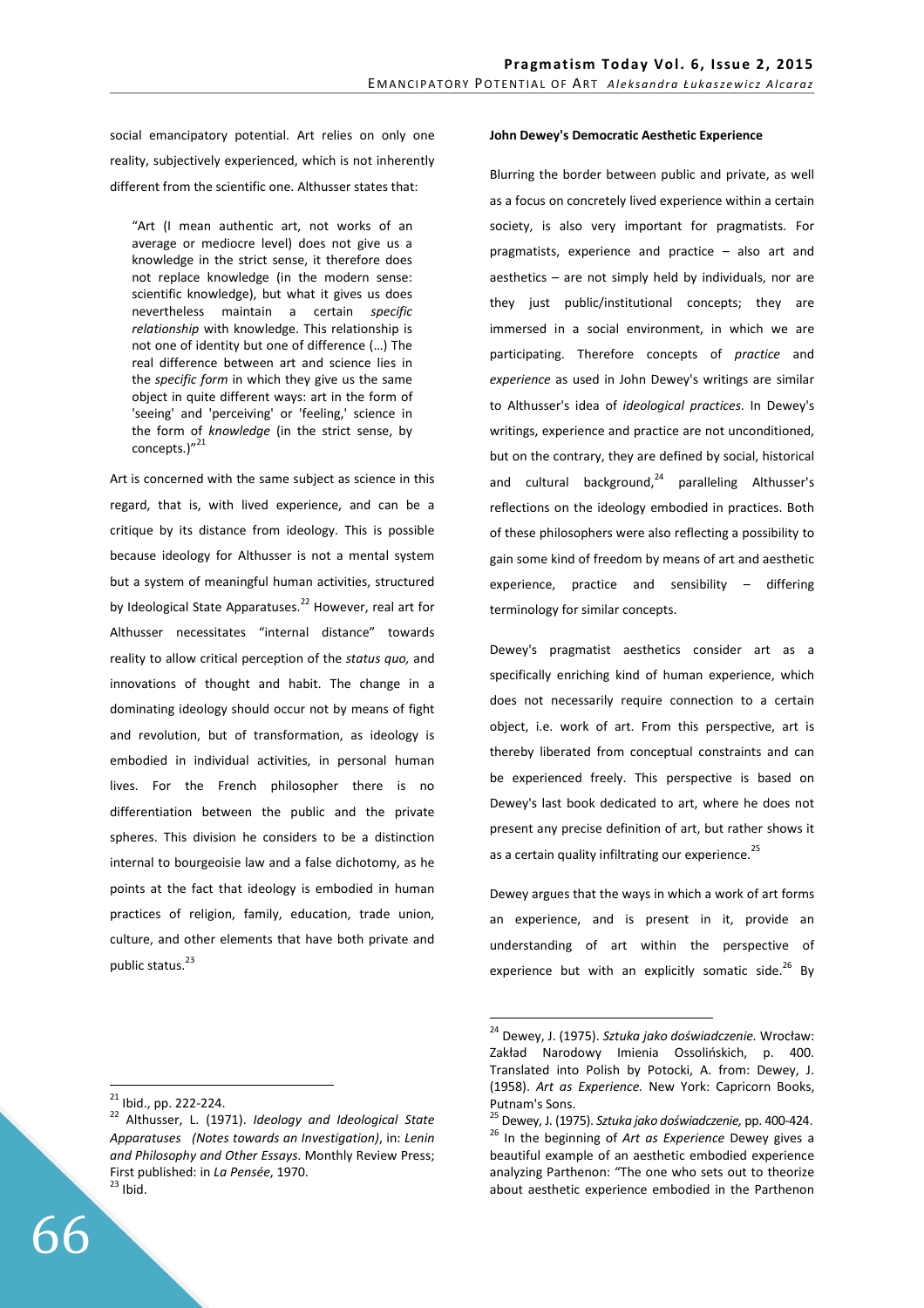closely connecting body and art in terms of aesthetic experience, Dewey shows us a possibility hinting at emancipation of democratic character. Aesthetic experience does not belong to one class, group, or form, and it makes our lives and everyday activities more interesting, deeper. This analytical direction is held nowadays by Arnold Berleant, who argues for an aesthetic engagement of our bodies/minds in a certain evironment; it is also taken up by Roberta Dreon, for whom aesthetic emancipation is on the level of senses and emotions, and by Richard Shusterman who develops *somaesthetics* not only as a philosophical field, but also as a practical one, developing consciousness and refinement of our bodily senses.

However, this line of thought – occupied with aesthetic experience as enriching human life and possessing a democratic character, rather than with the art as such – also illustrates how the market economy both creates and satisfies superficial human aesthetic needs. For instance, Arnold Berleant's analysis of contemporary aesthetical sensibilities claims that aesthetic sensibility has been appropriated and exploited by consumer capitalism. A desire to experience more and more, in the most pleasant way possible, has been socially imprinted by global consumerism and drives us towards unhealthy and destructive ways of living. This desire for infinitely more (more sugar, more salt, more oil, more caffeine, louder sounds, living faster and in a riskier way) is sustained by consumer mass culture for the sake of political control and market manipulation.<sup>27</sup>

Berleant proposes aesthetic practice as the tool for emancipation from this control, by means of social analyses and political criticism. For him, aesthetic experience does not have contemplative Kantian disinterested character, but is participative, multisensual, and immersed in the environment.<sup>28</sup> An experience can be understood as human aesthetic engagement in the environment, from which we are not separated, and it has power to co-create our reality. If we wish to move beyond the exploitation of our senses for the sake of capitalist interests of a few, we should try then to transform our aesthetic sensibility.<sup>29</sup> This process of transforming our aesthetic sensibility also has political, environmental, and moral implications, as underlined and analyzed by Yuriko Saito.<sup>30</sup>

This perspective is very interesting, compelling, and influential, however I would like to note that the art as such disappears within Berleant's idea of environmental aesthetics. Art, here, is just another field of aesthetic, somatic experience; it is treated with the same regard as any other certain qualities of the environment, and not much favored. Analyzing the contemporary human condition, Berleant focuses on our multisensory perception. His diagnosis is pessimistic, as he observes the exploitation of human bodies financially profiting global capital. Therefore, he calls for transformation of the ways in which we satisfy our desires for food, drink, and sex; transformations of what, when, how, and – most importantly – how much we consume. This call for emancipation from consumer capitalism and global market economy can be brought about by transforming the structure of capitalism through aesthetic sensibility. Roberta Dreon reflects on a similar idea, that aesthetic quality infiltrates experience (which also has a somatic side) and shows that political economy and marketing are now increasingly and pervasively exploiting the

<sup>&</sup>lt;u>.</u> must realize in thought what the people into whose lives it entered had in common, as creators and as those who were satisfied with it, with people in our own homes and on our own streets." – Dewey, J. (1934). *Art as Experience.* New York: Minton, Balch & Company, p. 4.

<sup>27</sup> Berleant, A. (2015). *The Co-optation of Sensibility and the Subversion of Beauty.* Keynote during the conference "Emancipation: Challenges at the Intersection of American and European Philosophy."  $26<sup>th</sup>$  of February, 2015. Fordham University, Manhattan, New York.

<sup>28</sup> See: Berleant, A. (1992). *The Aesthetics of Environment*. Philadelphia: Temple University Press; Berleant, A. (2005). *Aesthetics and Environment, Theme and Variations.* Aldershot: Ashgate; and others.

<sup>29</sup> Berleant, A. (2010). *Sensibility and Sense. The Aesthetic Transformation of the Human World*. Imprint Academic: Exeter, p. 31

<sup>30</sup> Saito, Y. (2010). *Rola estetyki w kształtowaniu świata* [The Role of Aesthetics in World-Making] Translated to Polish by J. Wierzchowska. In: "Sztuka i Filozofia" ["Art and Philosophy"] 37(2010), pp. 71-89.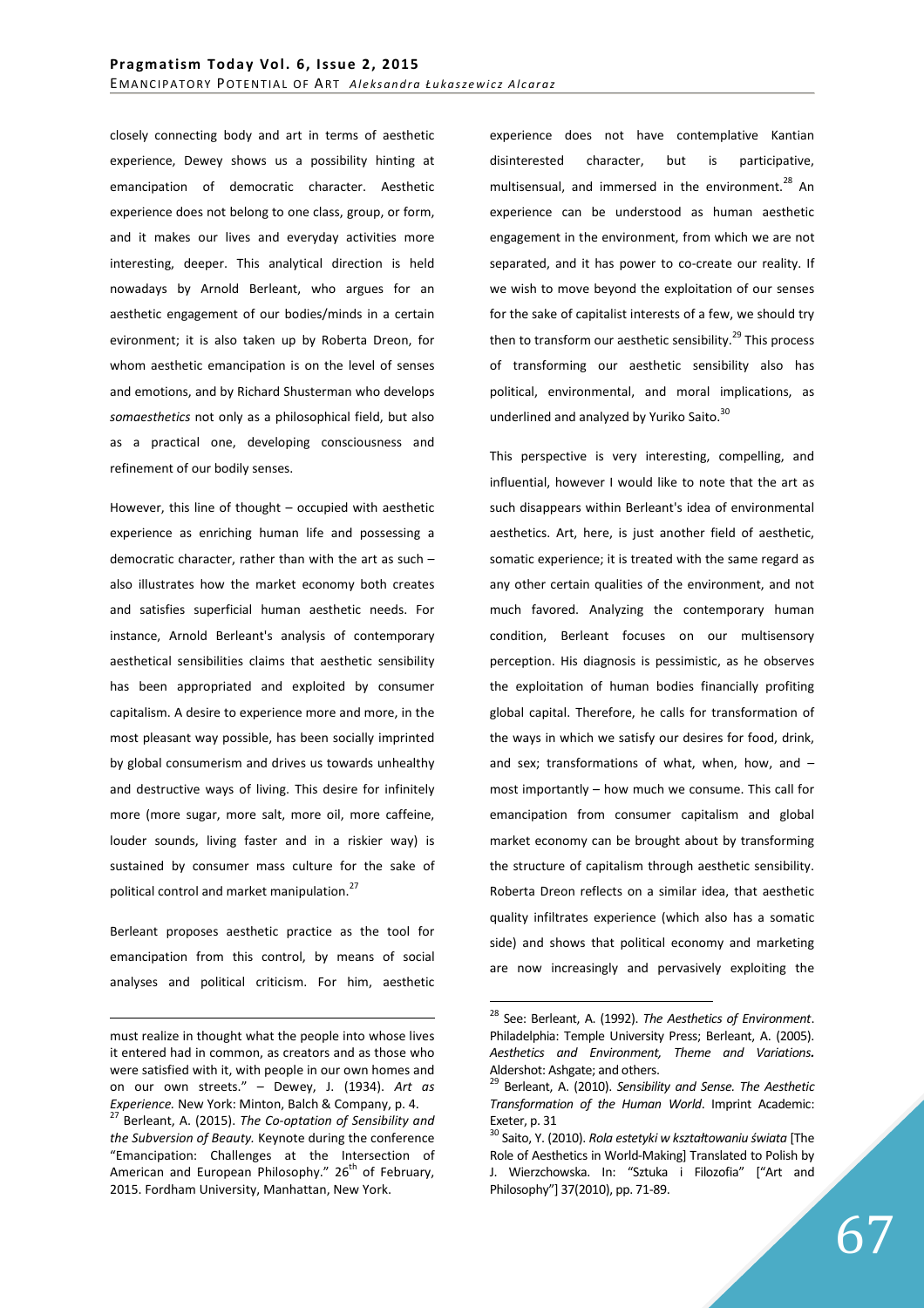"aesthetic hunger" of individuals in contemporary postindustrial societies. However, regarding the perspective of John Dewey, she claims that aesthetic emancipation has its sensuous, emotive, and imaginative side, and so searches for different, more subtle forms of enjoyment and pleasure which are not directly politically or socially engaged. This emancipation of sensibility is directed towards our well-being and happiness, also possessing ethical value.**<sup>31</sup>**

Taking into consideration the discipline of somaesthetics (proclaimed by Richard Shusterman, grown out of Dewey's pragmatist aesthetics) we can note a similar call to liberation. However, this proposal is limited to the individual body; the emancipatory potential of aesthetic practices is limited by the dominant structure within which we cultivate our bodies. Shusterman is sometimes criticized for concentration on phenomena like bodybuilding, yogic practices, Alexander Technique, Feldenkrais Method, etc., which can be interpreted as narcissistic. Of course, the return to the body $^{32}$  is very important, but evident in Shusterman's reflection is a shadow of the subject-object division, of the subject and the world. Here it is better to go back to John Dewey, who underlines *practice* as an interaction between "live creatures" and their environment; or to Arnold Berleant, who writes about an interaction in which we cannot distiguish the subject and the object, as the subject is participating in an experience within a continuum of environment.

The difference between structuralism and pragmatism is one of concentration – either on art, or on aesthetic sensibility – and stems from the difference in structure and terminology of these trends in philosophy. However, the definition of art in structuralism is such that it aligns closely with pragmatist orientation, as art is defined through certain social fields, divisions of social class, and bodily practices held individually. This difference is therefore terminological rather than essential, and both are united in their explicit search and fight for emancipation. Structuralism notes a discrepancy in the field of art that allows something radically new to appear, something which can drive transformation of social, political, and economic structures. Pragmatism points at the need to develop, cultivate, and transform our aesthetic bodily sensibility in order to transform our world into one more just and less exploitive.

Both lines of philosophical consideration share questions: How can we think and feel innovatively? How can art or aesthetic experience bring about the radically new, to change *status quo*? Anything new can stem only from practice, from an individual and his/her personal experience in a specific context, although there is no one right way to achieve it; each experiential event or act of sensory satisfaction can bring novelty on somatic, psychological, emotional, and intellectual levels, but this is not a necessity. It can instead perpetuate habitual social patterns, or obey the capitalist economy with its desire for "a new model" all the time.

The possibility of emancipation from the structure, in Althusserian terms, exceeds his language system, as his philosophy and terminology are structured in the same way. Althusser does point at the importance of embodied practices as well as the importance of discrepancy, inconsistency, and displacement caused by distance inherent to the experience of real art. Real art is the sphere where it is possible to break from established structure and to think of something radically new. Without art, we are closed in unfinished repetition and reproduction of structural blocks of capitalism.

Dewey's line of reflection proposes focus on the aesthetic experience that art provides as enriching human life. Accepted and built upon by Berleant, Dreon, Shusterman, and many others, this proposal can give a new perspective to the world. It can lead to new practices, conducted in everyday human life, which

<sup>31</sup> Dreon, R. *The Aesthetic, Pleasure and Happiness, or: Freedom is not Enough.* In: "Pragmatism Today." Vol. 6, Issue 1, 2015, p. 12.

<sup>32</sup> Shusterman, R. (1999). *Somaesthetics: A Disciplinary Proposal.* In: "The Journal of Aesthetics and Art Criticism." Vol. 57, No. 3 (Summer), pp. 299-313.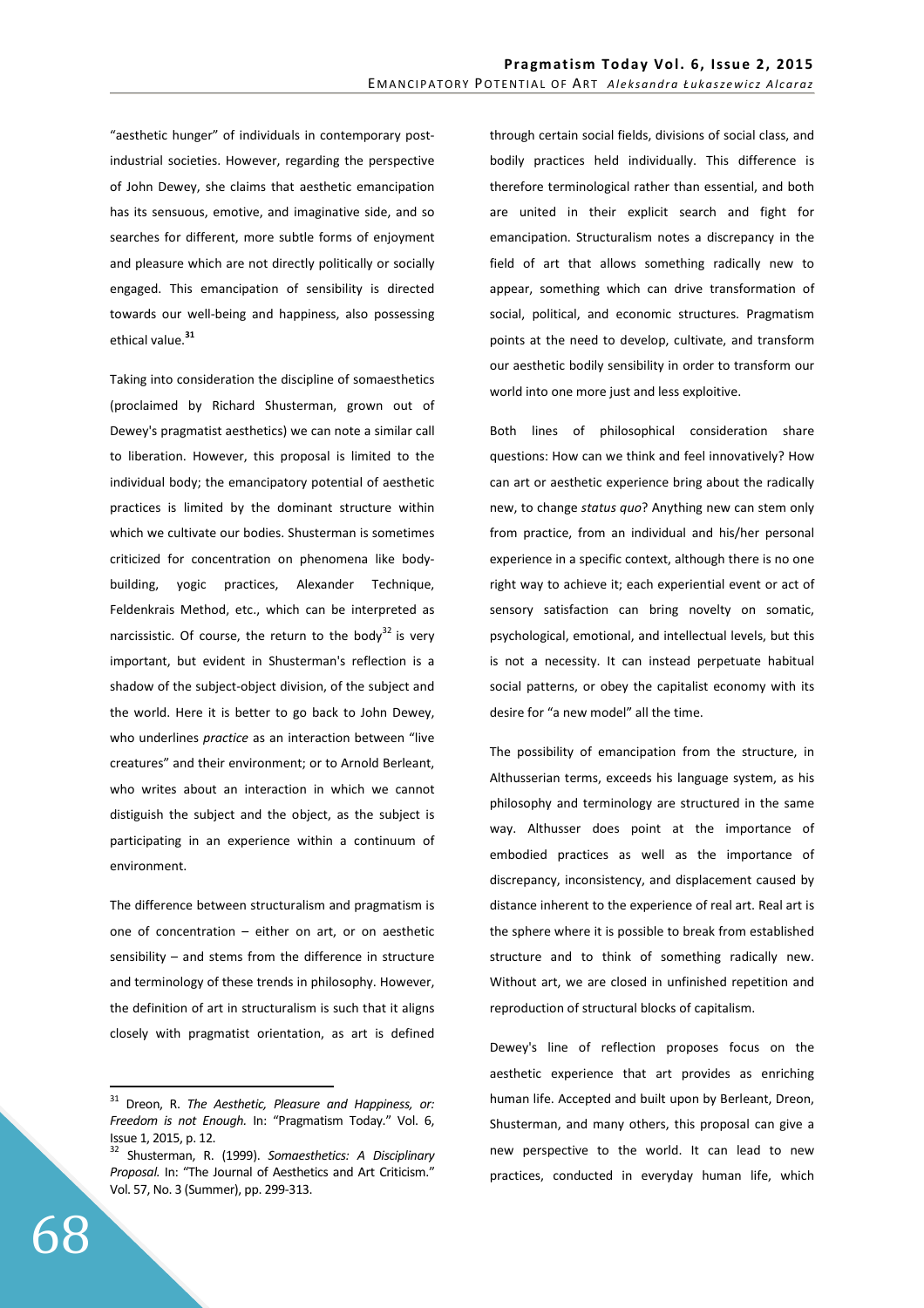improve environmental, social, and political conditions of living. Although aesthetic experience eschews systemic conflict, and often is not explicit, it has potential within political and social fields to subtly change the structure of a society by influencing everyday human behavior, practices held privately. This strategy in my opinion has the advantage, if we aim to change the social structure to a more just version, because a direct fight for democracy and justice cannot change the overall structure; it can change only the hierarchy of its blocks, that is the layers, the social classes.

Nevertheless, I miss the idea of art as embodied in social and ideological practices. The field of everyday sensibility for the air, smells, sounds, and touch is important politically, especially if we connect the ideas of aesthetics with ethics or morality. Art in particular seems to have a specific potential; I find Alain Badiou's approach to understanding this potential interesting, as it connects different philosophical paths from history: from ancient times, through the philosophies of mathematics and logics, to rational and structural considerations, and into psychoanalytical reflections. Although I find no direct pragmatist inspiration in Badiou's thought, the pragmatic idea that a human being is immersed in the environment, and polysensory, fits within his philosophical lexicon, as 'human being' for him is a paradoxical set or entity, within the structural territory.

However, as Badiou is leftist (in his younger days he was even an active Maoist) there is an explicit awareness in his writings that liberal democracy is not enough to obtain freedom, because it is always built on some form of exclusion, domination, and/or discrimination. Structural analysis shows that in order to think about effectively breaking from the dominant structure, we have to move beyond liberal democracy and the idea of an individual subject, which is one of the basic concepts for this field. Badiou's proposal to transform the idea of subject, aiming at structural change towards a more just system, starts from art. Personal lived experiences and ways of subjectification that art can show are worth consideration.

### **The Art and The New**

Badiou directly points at art's responsibility for transforming subjectivity, within the horizon of the emancipatory change of the system of modern capitalism. His writings have a point of reciprocity with John Dewey, in that both emphasize the importance of a novel experience; Badiou writes about "an event," rare and exceptional, that gives rise to a new subject and "effects" or "consequences," which are everyday practices following the event and defining it as such. The structural change awaited by Badiou has no liberal democratic character, as for him the processes of democratization are not the answer for social, economic, and political contradictions present in the world. In the last thesis from his *Fifteen Theses on Contemporary Art* Badiou points at a correlation between artistic creation and liberty, stating that in art and artistic creation there appears:

"(…) a new kind of liberty which is beyond the democratic definition of liberty. And we may speak of something like an artistic definition of liberty which is intellectual and material, something like Communism within a logical framework, because there is no liberty without a logical framework, something like a new beginning, a new possibility, rupture, and finally something like a new world, a new light, a new galaxy. This is the artistic definition of liberty and the issue today consists not in an art discussion between liberty and dictatorship, between liberty and oppression, but in my opinion, between two definitions of liberty itself."

This novelty, as Badiou presents his idea of it, is not exactly the sort desired by consumerist capitalism: always a new model and another variation that we have to have, have to achieve in order to be up-to-date. The novelty for which Badiou calls is rather a shift in the structures of perception within the world and how we function in it (this idea Badiou draws from an Althusserian point of view, but can be understood also within the framework of pragmatism as developed by

<sup>33</sup> Badiou, A. (2005). *The Subject of Art*. In: "The Symptom," Online Journal for Lacan.com on the basis of the lecture given within Deitch Projects on April 1, 2005, transcripted by L. Kerr.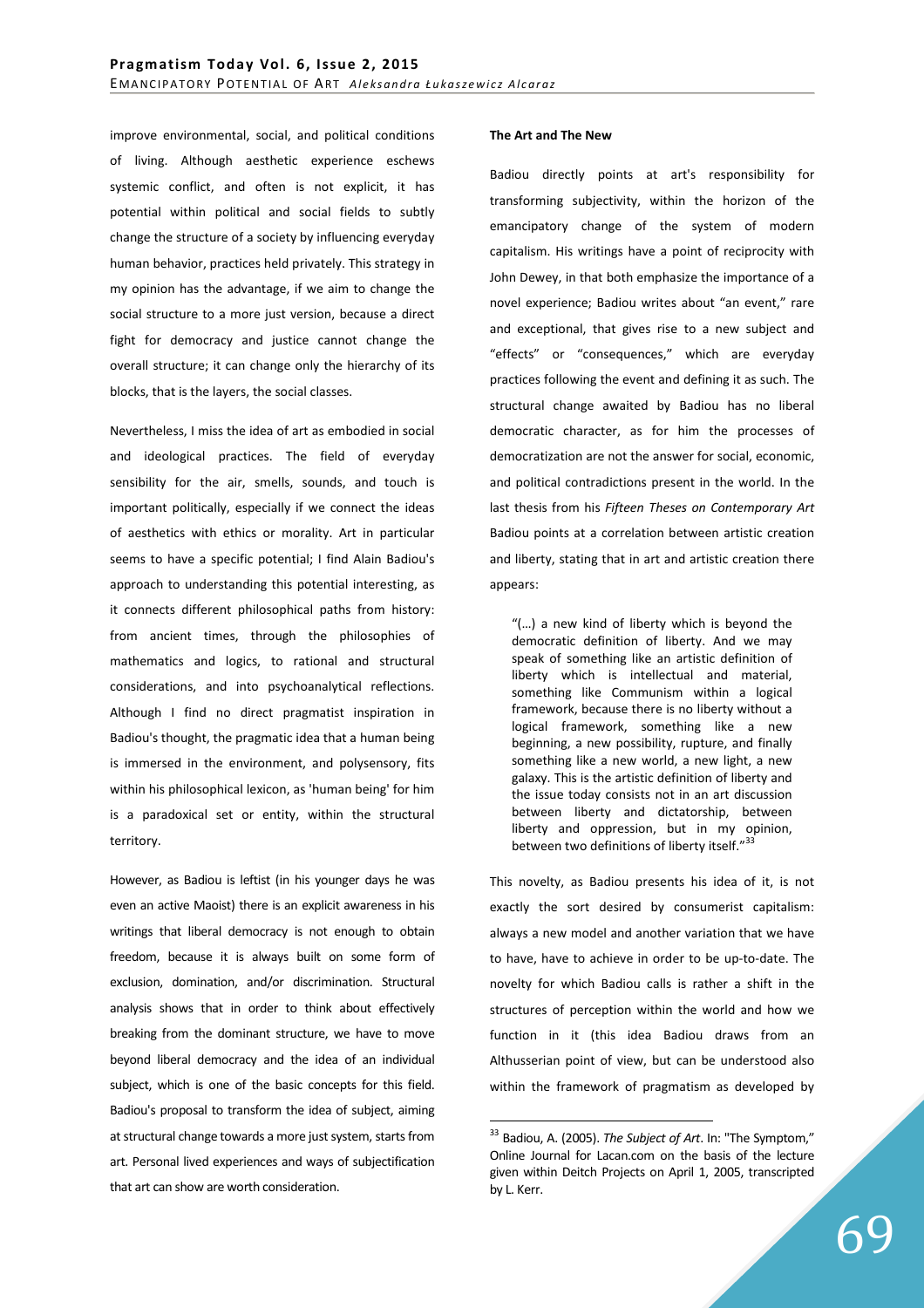Berleant). Innovations in the field of ideology and meaning are what Badiou underlines, writing that the only novelty we can create is limited to meanings, that is, we give new names, and cannot create new matter. We do not create *ex nihilo* and our creation is not creation of new matter, as there is equilibrium in the universe and we merely change material forms. Human creation is a process of reconfiguration, of subjecting entities then giving them new names.

It may seem insignificant, but giving new names has a powerful impact on reality, as broadly shown by Nietzsche, who pointed at the Overman (*Ubermensch*) creating new values, giving names, and making others refer to him positively or on the basis of ressentiment. $34$ Giving new names changes social structure, social identities, and ways of functioning in the world, having both mental and somatic impact. This reconfiguration is for Badiou an effect of "the artistic definition of liberty which is intellectual and material."<sup>35</sup> Badiou's statement has as the background Althusser's theory and his concept of ideology embodied in social practices held individually. Therefore, the appearance of the new transforms social structures by naming its units in a different way, and it is an effect of artistic liberty due to the distance towards ideology created by the works of art.

# **The Eventual Subject**

Badiou's analysis is overall: in order to postulate the possibilities of change within the structure of capitalism as provoked by art, he goes deep into algorithmic structures and ontology, on the basis of which he defines a subject with potential to change the structure. The subject of true revolutionary change for which Badiou searches changes circumstance and conditions, and thereby itself; it is a rare/eventual definition of subjectivity outside the democratic definitions. It is selfidentified, expressed in new ideologies, worldviews, and images (verbal representations – not so indelible as visual representations – are not so useful to present and share new methods of understanding, explaining, perceiving, and experiencing the world).

Alain Badiou's theories draw much from Jacques Lacan,<sup>36</sup> whose concept of absence allowed an understanding of a subject conceptually surpassing symbolic order. In a similar manner the void haunts Badiou's subject, whose 'proper name' is  $\phi$ , the mathematical sign of the empty set. However, Badiou's line of thinking eventually diverges from Lacan, finding him too attached to a 'Cartesian epoch of science, $137$  and having "reproduced an operator of fidelity, postulated the horizon of indiscernible, and persuaded us again that there are, in this uncertain world, some [certain] subjects."<sup>38</sup>

 As Badiou's subject's name is void, it just appears within the inconsistency of the Being, extant only in a process of interminable confirmations of the hysterical historical? event that has occurred. Following this line of thought in *Theory of Subject*, he presents a multidimensional understanding of subject as a process of accurately unfolding an event.

 "A subject is such that, subservient to the rule that determines a place, it nevertheless punctuates the latter with the interruption of its effects. (...) The fact that the subjective process occurs from the point of the interruption indicates the law of the subject as the dialectical division of destruction and recomposition. (...) The effect of the Same is destroyed, and what this destruction institutes is *an other Same*."<sup>39</sup>

 $\overline{a}$ 

<sup>34</sup> Nietzsche, F. (1999). *On the Genealogy of Morals.*  Translated by D. Smith. USA: Oxford University Press. <sup>35</sup> Badiou, A. (2005). *The Subject of Art*.

<sup>36</sup> Badiou, A., *Meditation Thirty-Seven. Descartes/ Lacan* in: *Part VIII. Forcing: Truth and the Subject. Beyond Lacan,* in: Badiou, A. (2007) *Being and Event.* Translated by O. Feltham. London-New York: Continuum, pp. 390- 440. First published by Continnum 2006. Originally published in French as *L'être et l'événement.* (1988). Editions du Seuil.

<sup>37</sup> Badiou, A., *Meditation Thirty-Seven. Descartes/ Lacan* in: *Part VIII. Forcing: Truth and the Subject. Beyond Lacan,* in: Badiou, A. (2007), p. 432.

 $38$  Ibid., p.434.

<sup>39</sup> Badiou, A. (2009). *Theory of the Subject.* Translated and introduced by B. Bosteels. London: Continuum, p. 259. First published in French as *Théory du sujet*. (1982). Editions du Seuil.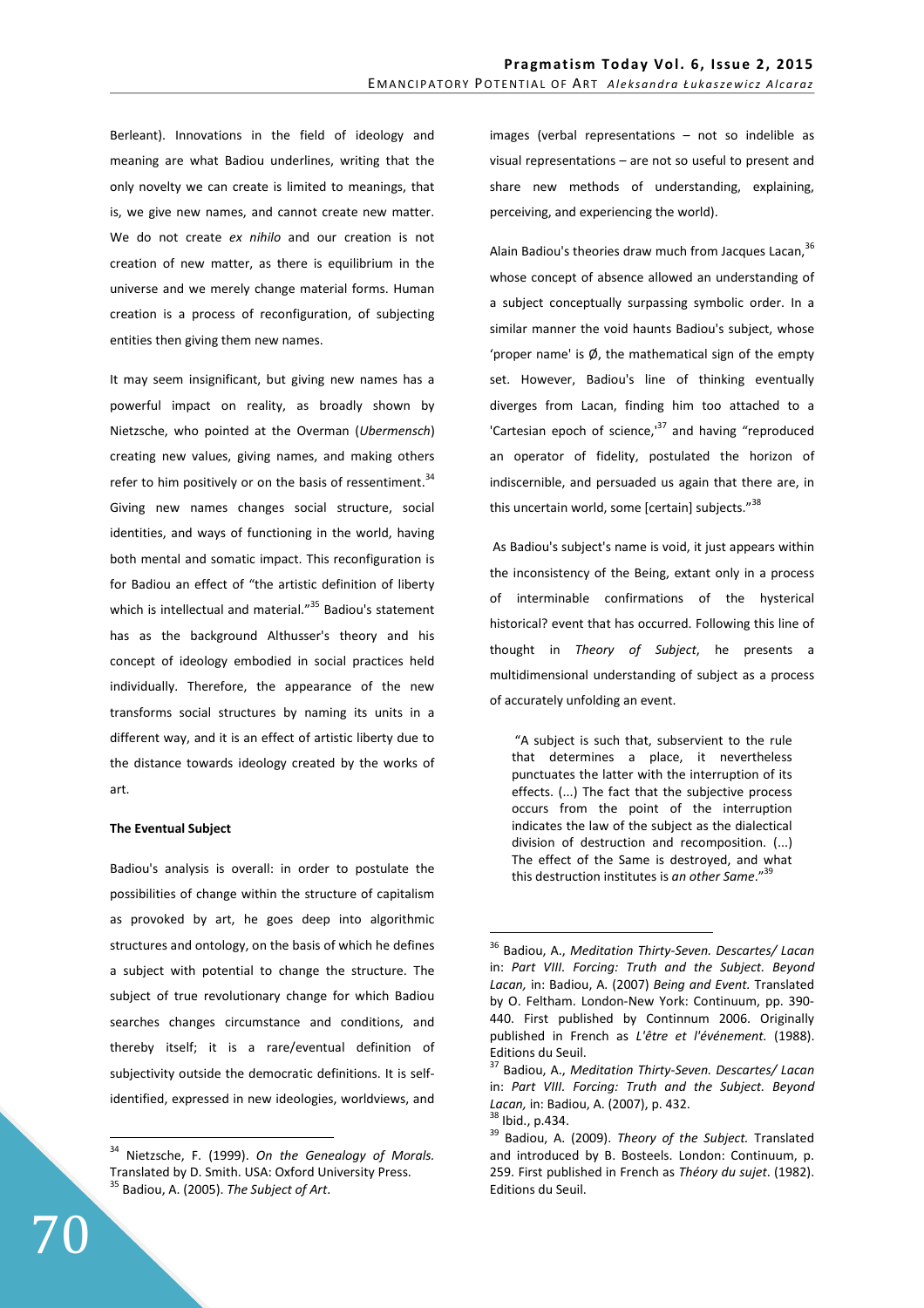The destruction of the Same by an event leads to the recomposition of the subject, which, in order to be valid, has to have consequence. This line of argumentation shows from a different angle the transformation of a subject and his/her life-embodied social practices.

## **The Importance of the Routine**

In *Ethics*, Badiou writes on consequences that follow from the event, as for him there is no truth without routine practices.<sup>40</sup> These words echo the practical maxim expressed by Charles Sanders Peirce, the founder of American pragmatism: "a conditional sentence has its apodosis in the imperative mood." $41$  However, Peirce was occupied with neither psychological processes of judgment (which he discarded as having relevance only in a non-ideal world) $^{42}$  nor with common psychological interpretations, $43$  and he was not referring to "vulgar practice," that is everyday practical activity of an individual; $44$  he opened the door for putting practice before theoretical rules and laws.

William James offered his own reinterpretation of formulations of Peirce's practical maxim, $45$  showing the great importance of everyday individual human

 $\overline{a}$ 

experiences. This approach has been taken up by the ensuing philosophers of pragmatist orientation, being sure of the uselessness of stiff conceptual divisions and of the need to perceive life in a holistic manner, not separating knowing and doing, human beliefs and activities.<sup>46</sup> Perceiving reality as a process – as George Herbert Mead and John Dewey had been doing – and treating the development of culture, society, mind, and language as parts of nature and life allows one to understand common activities and things important for people's lives as possessing symbolic and aesthetic character, as they function in a social world, defining their meaning and influencing sensibility. $47$ 

The line of thinking, started by Charles Sanders Peirce, offering a semiotic reflection on language and society, shows society as functioning on the basis of the symbolic sphere. This order of the symbolic sphere is important for social order and if we want to change the sociosymbolical order  $-$  as is Badiou's desire  $-$  it is important to elaborate everyday routine, surging from eventual/rare experiences/events and sometimes to revitalize this routine via original hysterical decoration.

Appearance of the event, which initiates a new subject and its truth are hysterical in all fields (love, politics, science and art) – when we fall in love, engage in revolution, invent a new scientific or artistic idea, we are hysterical in a way. These moments of appearance of the new have in each field specific circumstances and coincidences (their decoration) which confirms their authenticity. Although, in order to definitively constitute something new, after an event there should follow

<sup>40</sup> Badiou, A. (2001). *Ethics. An Essay on the Understanding of Evil.* Translated and introduced by Peter Hallward. London-New-York: Verso, pp. 40-41.

 $41$  "Pragmatism is the principle that every theoretical judgement expressible in a sentence in the indicative mood is a confused form of thought whose only meaning, if it has any, lies in its tendency to enforce a corresponding practical maxim expressible as a conditional sentence having its apodosis in the imperative mood" – Peirce, Ch. S. (1934). *Collected papers of Charles Sanders Peirce*. Vol. V, *Pragmatism and Pragmaticism.* Edited by Ch. Hartshorne and Weiss. Cambridge: Harvard University Press, (5)19.

<sup>&</sup>lt;sup>42</sup> Peirce was of the opinion that psychology should depend on logics and not on the contrary – Ibid., (5)485.

<sup>43</sup> Peirce, Ch. S. (1958). *Collected papers of Charles Sanders Peirce*. Vol VIII, *Reviews, Correspondence, and Bibliography.* Edited by A. W. Burks, Cambridge: Harvard University Press, (8)330.

<sup>44</sup> Peirce, Ch. S. (1934). Reference to: (5) 402.

 $45$  Charles Sanders Peirce was underlining that he was a metaphysician, so that he had marked the difference between him and William James, calling James's interpretation of his thought pragmatism, and his own pragmaticism – Ibid., (5) 424.

<sup>46</sup> Putnam, H. (1999). *Pragmatyzm. Pytanie otwarte.* Warszawa: Aletheia., pp. 36-37. Translated into Polish by B. Chwedenczuk from: Putnam, H. (1995). *Pragmatism: An Open Question.* Oxford-Cambridge: Blackwell.

An Open Guestion, Chief Landscher Therefore, in order to understand human reality, George Herbert Mead had been proposing the connection of different spheres of science as a mechanicism utilizing teleology, psychology and phisiology. – See: Baldwin, J. D. (1987). *George Herbert Mead. A Unifying Theory for Sociology,* Newbury Park-Beverly Hils-London-New Delhi: Sage Publications Inc., pp. 38-42.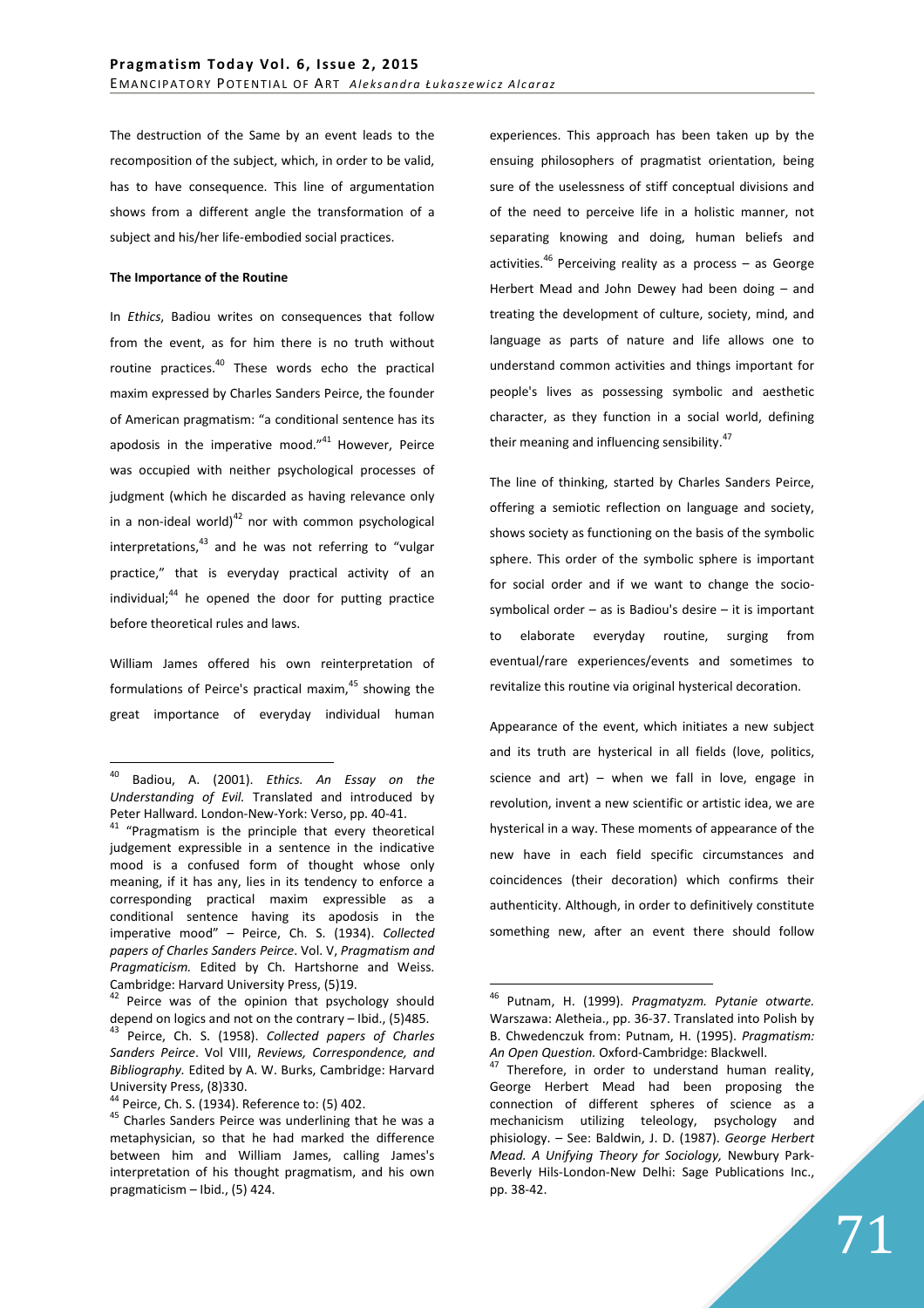effects, consequences, practices – the routine of everyday life.

## **The Subject of Art and its Responsibility**

The consequences are important for the identity of a subject, as the truth of the subject for Badiou is produced by the event and its effects/consequences. This is applicable also to the subject of art, one of four types of subjects that he recognizes: the subject of science, the subject of love (the Two), the subject of politics (revolutionary), and the subject of  $art.^{48}$  In a sense all these types of subjects are revolutionary, as they break with Cartesian concepts of identical-withitself subject, as they are not individual.

The subject of art is neither an artist nor a piece of art, but rather a relation set between them in a certain position – a physical and political one, and the consequences of this relationship that follow the event of meeting. It is "a new singularity in the development of the art world"<sup>49</sup> and the work of art is just "the trace of an event if an event is something like an affirmative split."<sup>50</sup> The concept of the affirmative split ? in the field of artistic creation Badiou defines through its consequences, "something like a new disposition between what is a form and what is not. $"$ <sup>51</sup> This goes along with Dewey's thoughts regarding art's transformative power over subjectivity, having its social, linguistic, personal, somatic, and aesthetic characteristics which supersede conceptual and formal divisions.

This new disposition has transformative potential and also a political side. Badiou states that "the contemporary world is a war between enjoyment and sacrifice,"<sup>52</sup> understood as testing the limits of the body, and alluding to enjoyment in another world of pleasure beyond suffering. This dynamic is also present in

 $\overline{a}$ 

contemporary art, found by the French philosopher between formalism and Romanticism, as a particular phenomenon of dialectics between enjoyment and sacrifice. In this regard, Badiou imparts art with great responsibility:

> "I think the question of the subject of art is today is this question  $-$  to find something like a new subjective paradigm, which is outside the contemporary war between enjoyment and sacrifice."<sup>53</sup>

According to Badiou's reasoning, the subject of art should step outside traditional concepts of relation with a body, that is, the reducibility of the subject to the body (enjoyment path) and the disjuncture of the subject from the body (sacrifice path) and reformulate it, understanding it through immanent difference. For Badiou here lies a contemporary "specific responsibility of artistic creation, which is to help humanity to find the new subjective paradigm."<sup>54</sup> The artistic reconfiguration of the subject, understood in the Cartesian terms of body-mind relation, the reconfiguration that goes down to the body and that shows new visibilities, has a specifically political aim for Badiou, which he tries to implement through his writings and lectures. He says:

"So the subject of art is not only the creation of a new process in its proper field, but it's also a question of war and peace, because if we don't find the new paradigm—the new subjective paradigm—the war will be endless. And if we want peace—real peace—we have to find the possibility that subjectivity is really in infinite creation, infinite development, and not in the terrible choice between one form of the power of death (experimentation of the limits of pleasure) and another form of the power of death (which is sacrifice for an idea, for an abstract idea.)"<sup>55</sup>

 $^{53}$  Ibid.

<sup>48</sup> Badiou, A. (2001)*,* pp. 41-42.

<sup>49</sup> Badiou, A. (2005). *The Subject of Art*.

 $50$  Ibid.

 $51$  Ibid.

 $52$  Ibid.

 $54$  Ibid.

 $55$  Ibid.